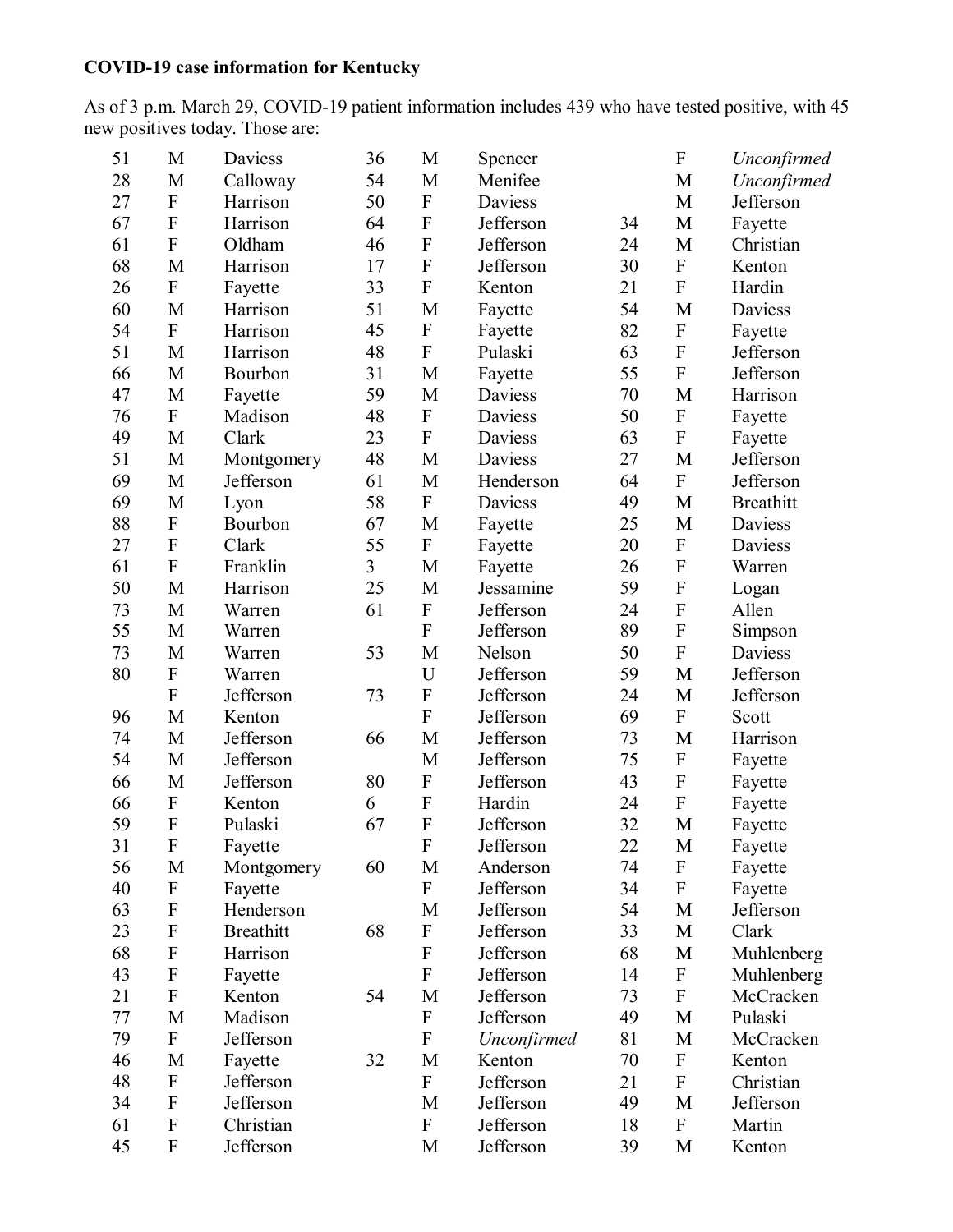| 24             | M                         | Jessamine  | 42 | M                         | Warren      | 20 | M                         | Fayette        |
|----------------|---------------------------|------------|----|---------------------------|-------------|----|---------------------------|----------------|
| 36             | $\mathbf F$               | Jefferson  | 30 | M                         | Warren      | 75 | $\overline{F}$            | Jessamine      |
| 35             | M                         | Jefferson  | 42 | ${\bf F}$                 | Oldham      | 57 | M                         | Jefferson      |
| 23             | ${\bf F}$                 | Jessamine  | 29 | M                         | Wayne       | 56 | ${\bf F}$                 | Jefferson      |
| 39             | M                         | Franklin   | 65 | M                         | Wayne       | 44 | ${\bf F}$                 | Jefferson      |
| 64             | ${\bf F}$                 | Pulaski    | 73 | ${\bf F}$                 | Madison     | 22 | ${\bf F}$                 | Jefferson      |
| 65             | $\mathbf F$               | Jefferson  | 25 | $\overline{F}$            | Warren      | 59 | M                         | Jefferson      |
| 46             | $\mathbf{F}$              | Menifee    | 61 | M                         | Wayne       | 69 | M                         | Jefferson      |
| 39             | M                         | Jefferson  | 40 | ${\bf F}$                 | Simpson     | 30 | M                         | Mason          |
| 26             | ${\bf F}$                 | Jessamine  | 29 | $\mathbf F$               | Fayette     | 39 | $\mathbf M$               | Jefferson      |
| 52             | ${\bf F}$                 | Warren     | 46 | ${\bf F}$                 | Franklin    | 70 | ${\bf F}$                 | Jefferson      |
|                | M                         | Jefferson  | 58 | M                         | Madison     | 40 | ${\bf F}$                 | Jefferson      |
| $\overline{2}$ | ${\bf F}$                 | Shelby     | 74 | ${\bf F}$                 | Daviess     | 30 | ${\bf F}$                 | Jefferson      |
|                | M                         | Daviess    | 52 | ${\bf F}$                 | Mercer      | 53 | M                         | Jefferson      |
| 89             | M                         | Warren     | 57 | ${\bf F}$                 | Jefferson   | 77 | M                         | Hopkins        |
| 49             | ${\bf F}$                 | Daviess    | 70 | M                         | Jefferson   | 61 | ${\bf F}$                 | <b>Bullitt</b> |
| 52             | M                         | Daviess    | 21 | ${\bf F}$                 | Calloway    | 21 | $\boldsymbol{\mathrm{F}}$ | Jefferson      |
| 19             | M                         | Fayette    | 67 | ${\bf F}$                 | Daviess     | 66 | M                         | Jefferson      |
| 47             | $\boldsymbol{\mathrm{F}}$ | Kenton     | 46 | $\boldsymbol{\mathrm{F}}$ | Daviess     | 34 | $\boldsymbol{\mathrm{F}}$ | Simpson        |
| 76             | $\mathbf F$               | Kenton     | 37 | ${\bf F}$                 | Christian   | 39 | M                         | Jefferson      |
| 71             | $\mathbf F$               | Fayette    | 75 | ${\bf F}$                 | Unconfirmed | 58 | M                         | Kenton         |
| 64             | ${\bf F}$                 | Nelson     | 53 | $\overline{F}$            | Christian   | 39 | M                         | Campbell       |
| 33             | M                         | Fayette    | 51 | M                         | Jefferson   | 43 | M                         | Kenton         |
|                | ${\bf F}$                 | Jefferson  | 20 | ${\bf F}$                 | Jefferson   | 78 | ${\bf F}$                 | Jefferson      |
| 19             | $\boldsymbol{\mathrm{F}}$ | Fayette    | 28 | $\boldsymbol{\mathrm{F}}$ | Harrison    | 60 | ${\bf F}$                 | Jefferson      |
| 20             | ${\bf F}$                 | McCreary   | 43 | ${\bf F}$                 | Madison     | 19 | $\overline{F}$            | Oldham         |
|                | M                         | Jefferson  | 14 | M                         | Madison     | 44 | M                         | Jefferson      |
| 53             | M                         | Laurel     | 37 | ${\bf F}$                 | Boone       | 22 | ${\bf F}$                 | Fayette        |
| 49             | M                         | Daviess    | 64 | M                         | Fayette     | 45 | M                         | Jefferson      |
| 22             | ${\bf F}$                 | Fayette    | 39 | M                         | Hopkins     | 87 | M                         | Jefferson      |
| 79             | M                         | Simpson    | 72 | M                         | Clark       | 7  | M                         | Hardin         |
| 33             | $\mathbf F$               | Fayette    | 70 | ${\bf F}$                 | Clark       | 47 | $\boldsymbol{\mathrm{F}}$ | Pulaski        |
| 64             | M                         | Fayette    | 53 | M                         | Jessamine   | 44 | $\mathbf F$               | Jefferson      |
| 32             | M                         | Kenton     | 42 | $\boldsymbol{\mathrm{F}}$ | Pulaski     | 17 | $\boldsymbol{\mathrm{F}}$ | Fayette        |
| 62             | M                         | Kenton     | 77 | M                         | Webster     | 78 | $\boldsymbol{\mathrm{F}}$ | Jefferson      |
| 46             | $\boldsymbol{F}$          | Grayson    | 56 | M                         | Union       | 72 | $\boldsymbol{\mathrm{F}}$ | Jefferson      |
| 36             | $\mathbf M$               | Muhlenberg | 77 | $\mathbf M$               | Fayette     | 60 | M                         | Fayette        |
| 16             | M                         | Muhlenberg | 55 | M                         | Fayette     | 67 | M                         | <b>Bullitt</b> |
| 37             | $\mathbf{F}$              | Muhlenberg | 58 | $\boldsymbol{\mathrm{F}}$ | Fayette     | 44 | M                         | <b>Bullitt</b> |
| 25             | ${\bf F}$                 | Daviess    | 69 | M                         | Fayette     | 72 | M                         | Larue          |
| 74             | $\boldsymbol{\mathrm{F}}$ | Jefferson  | 62 | $\boldsymbol{\mathrm{F}}$ | Fayette     | 37 | M                         | Jefferson      |
| 50             | M                         | Muhlenberg | 45 | $\boldsymbol{\mathrm{F}}$ | Fayette     | 69 | $\boldsymbol{\mathrm{F}}$ | Jefferson      |
| 22             | M                         | Muhlenberg | 43 | $\boldsymbol{\mathrm{F}}$ | Fayette     | 54 | $\boldsymbol{\mathrm{F}}$ | Jefferson      |
| 58             | $\mathbf F$               | Daviess    | 60 | M                         | Jessamine   | 56 | $\boldsymbol{\mathrm{F}}$ | Woodford       |
| 21             | M                         | Daviess    | 19 | M                         | Jessamine   | 21 | $\mathbf F$               | Jessamine      |
| 19             | M                         | Grayson    | 39 | M                         | Boone       | 36 | $\boldsymbol{\mathrm{F}}$ | Jefferson      |
|                |                           |            |    |                           |             |    |                           |                |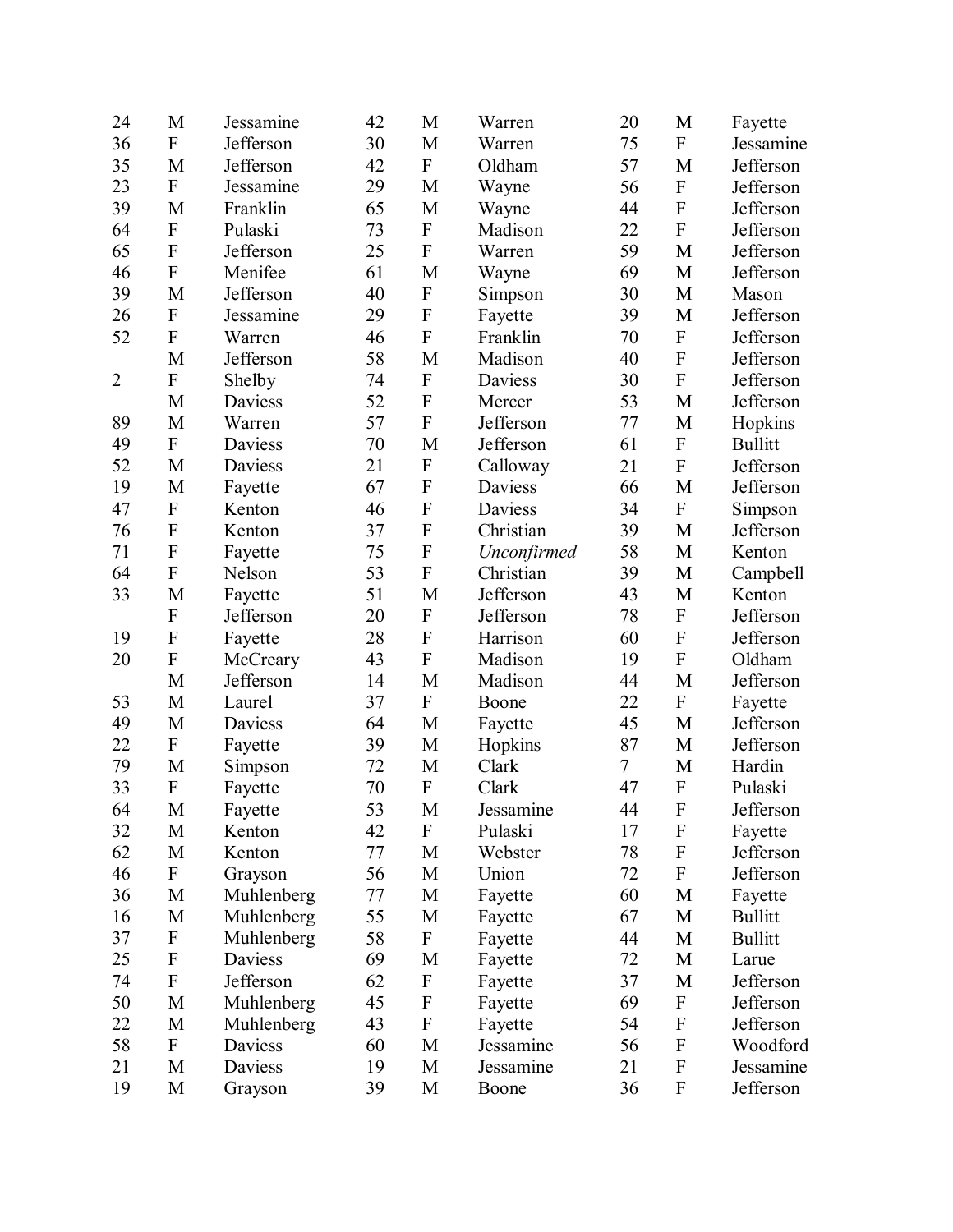| 71 | $\mathbf F$               | Unconfirmed  | 29 | $\boldsymbol{\mathrm{F}}$ | Fayette   | 54 | $\boldsymbol{\mathrm{F}}$ | Fayette        |
|----|---------------------------|--------------|----|---------------------------|-----------|----|---------------------------|----------------|
| 60 | $\mathbf F$               | Unconfirmed  | 73 | M                         | Kenton    | 47 | M                         | Unconfirmed    |
| 28 | ${\bf F}$                 | Unconfirmed  | 61 | M                         | Boone     | 69 | M                         | Barren         |
|    | $\mathbf F$               | Warren       | 21 | $\boldsymbol{\mathrm{F}}$ | Nicholas  |    | $\boldsymbol{\mathrm{F}}$ | <b>Bracken</b> |
| 52 | M                         | Jefferson    | 48 | M                         | Daviess   | 89 | M                         | <b>Butler</b>  |
| 85 | ${\bf F}$                 | Jefferson    | 61 | $\boldsymbol{\mathrm{F}}$ | Hopkins   | 48 | $\boldsymbol{\mathrm{F}}$ | Jefferson      |
| 33 | ${\bf F}$                 | Jessamine    | 61 | M                         | Jefferson | 38 | $\boldsymbol{\mathrm{F}}$ | Fayette        |
| 61 | M                         | Campbell     | 68 | ${\bf F}$                 | Jefferson | 32 | $\boldsymbol{\mathrm{F}}$ | Fayette        |
| 72 | M                         | Boone        | 43 | M                         | Jefferson | 29 | $\boldsymbol{\mathrm{F}}$ | Fayette        |
| 31 | ${\bf F}$                 | Scott        | 64 | ${\bf F}$                 | Fayette   | 62 | $\boldsymbol{\mathrm{F}}$ | Fayette        |
| 46 | M                         | Unconfirmed  | 63 | ${\bf F}$                 | Jefferson | 1  | M                         | Fayette        |
| 69 | $\boldsymbol{\mathrm{F}}$ | Woodford     | 40 | M                         | Scott     | 57 | M                         | Shelby         |
| 73 | $\mathbf M$               | Jessamine    | 51 | $\mathbf M$               | Grant     | 50 | ${\bf F}$                 | Jefferson      |
| 21 | $\mathbf{F}$              | Logan        | 59 | $\mathbf M$               | Hopkins   | 55 | M                         | Washington     |
| 56 | $\boldsymbol{\mathrm{F}}$ | Hardin       | 50 | M                         | Hopkins   | 63 | ${\bf F}$                 | Fayette        |
| 33 | M                         | Fayette      | 73 | ${\bf F}$                 | Kenton    | 76 | $\mathbf M$               | Breckinridge   |
| 43 | M                         | Scott        | 60 | M                         | Jefferson | 57 | $\boldsymbol{\mathrm{F}}$ | McCracken      |
| 42 | ${\bf F}$                 | Daviess      | 60 | ${\bf F}$                 | Jefferson | 47 | $\boldsymbol{\mathrm{F}}$ | Fayette        |
| 47 | M                         | Pulaski      | 84 | ${\bf F}$                 | Jefferson | 36 | $\boldsymbol{\mathrm{F}}$ | Fayette        |
| 22 | ${\bf F}$                 | Kenton       | 67 | $\boldsymbol{\mathrm{F}}$ | Clark     | 46 | $\boldsymbol{\mathrm{F}}$ | Fayette        |
| 60 | $\boldsymbol{\mathrm{F}}$ | Jefferson    | 61 | $\boldsymbol{\mathrm{F}}$ | Hopkins   | 42 | M                         | Jefferson      |
| 50 | $\mathbf{F}$              | Hardin       | 40 | $\boldsymbol{\mathrm{F}}$ | Hopkins   | 20 | M                         | Fayette        |
| 41 | $\mathbf F$               | Woodford     | 26 | M                         | Hopkins   | 54 | $\boldsymbol{\mathrm{F}}$ | Fayette        |
| 62 | M                         | Jefferson    | 23 | $\boldsymbol{\mathrm{F}}$ | Hopkins   | 51 | $\boldsymbol{\mathrm{F}}$ | Fayette        |
| 47 | $\mathbf M$               | Jefferson    | 60 | ${\bf F}$                 | Hopkins   | 80 | $\boldsymbol{\mathrm{F}}$ | Jefferson      |
| 73 | ${\bf F}$                 | Jefferson    | 39 | M                         | Hopkins   | 51 | M                         | Jefferson      |
| 36 | $\mathbf M$               | Jefferson    | 30 | M                         | Lawrence  | 37 | $\boldsymbol{\mathrm{F}}$ | Jefferson      |
| 70 | M                         | Jefferson    | 21 | ${\bf F}$                 | Jefferson | 30 | $\mathbf F$               | Franklin       |
| 65 | M                         | Jefferson    | 65 | $\mathbf F$               | Scott     | 52 | M                         | Jefferson      |
| 54 | $\mathbf M$               | Jefferson    | 51 | $\boldsymbol{\mathrm{F}}$ | Fayette   | 19 | $\mathbf M$               | Jefferson      |
| 32 | ${\bf F}$                 | Jefferson    | 45 | ${\bf F}$                 | Kenton    | 76 | ${\bf F}$                 | Hopkins        |
| 69 | M                         | Jefferson    | 67 | M                         | Jefferson | 79 | M                         | Hopkins        |
| 41 | ${\bf F}$                 | Unconfirmed  | 60 | ${\bf F}$                 | Madison   | 62 | $\mathbf M$               | Campbell       |
| 43 | $\mathbf{F}$              | Jefferson    | 73 | $\boldsymbol{\mathrm{F}}$ | Jefferson | 25 | M                         | Jefferson      |
| 77 | M                         | Franklin     | 56 | ${\bf F}$                 | Fayette   | 79 | $\mathbf M$               | Hopkins        |
| 58 | M                         | Breckinridge | 66 | M                         | Fayette   | 63 | $\boldsymbol{\mathrm{F}}$ | Fayette        |
| 38 | ${\bf F}$                 | Fayette      | 27 | ${\bf F}$                 | Hopkins   | 70 | $\boldsymbol{\mathrm{F}}$ | Hopkins        |
| 41 | M                         | Daviess      | 48 | M                         | Madison   | 69 | $\boldsymbol{\mathrm{F}}$ | Nelson         |
| 62 | ${\bf F}$                 | Daviess      | 88 | ${\bf F}$                 | Fayette   | 56 | $\boldsymbol{\mathrm{F}}$ | Taylor         |
| 73 | M                         | Franklin     | 27 | ${\bf F}$                 | Boyle     | 31 | M                         | Fayette        |
| 36 | ${\bf F}$                 | Daviess      | 36 | M                         | Mercer    | 39 | ${\bf F}$                 | Taylor         |
| 34 | M                         | Daviess      | 29 | M                         | Fayette   | 36 | $\boldsymbol{\mathrm{F}}$ | Unconfirmed    |
| 44 | ${\bf F}$                 | Warren       | 28 | M                         | Fayette   | 29 | M                         | Lewis          |
| 52 | $\boldsymbol{\mathrm{F}}$ | Spencer      | 59 | ${\bf F}$                 | Fayette   | 33 | M                         | Jefferson      |
| 81 | $\boldsymbol{\mathrm{F}}$ | Campbell     | 22 | $\boldsymbol{\mathrm{F}}$ | Jefferson | 71 | ${\bf F}$                 | Jefferson      |
| 56 | M                         | Carroll      | 51 | $\boldsymbol{\mathrm{F}}$ | Fayette   | 57 | $\boldsymbol{\mathrm{F}}$ | McCracken      |
|    |                           |              |    |                           |           |    |                           |                |